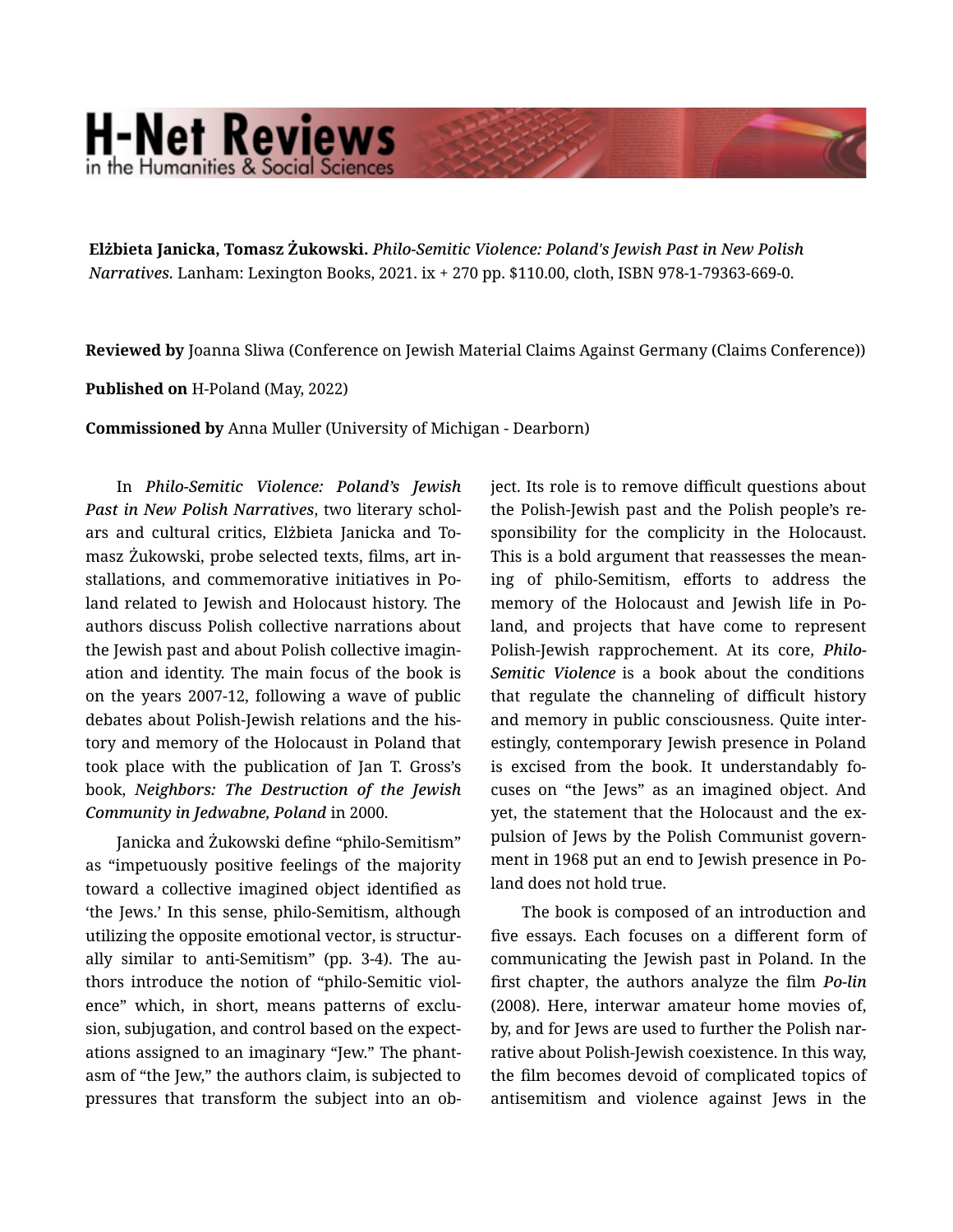Second Polish Republic that underpin the attitudes and behavior toward Jews during the Holocaust. Chapter 2 explores the reenactment of the liquida‐ tion of the Będzin ghetto (2010). In this perform‐ ance, Jews and Germans are at the center of the action while Poles are separated from the scene and cast as spectators, thereby reinforcing the col‐ lective memory of the Polish people's role during the Holocaust. Chapter 3 loops back to the first to examine another form of nostalgia through per‐ formative events. In "I Miss You, Jew," Poles de‐ clared their longing for an undefined collective, and in the staging of the "The Burning Barn" they were supposed to commemorate the Jedwabne massacre (2010). Both initiatives, the author claim, gloss over the "disappearance" of Jews from the Polish landscape. Chapter 4 centers on the com‐ memoration in the public space of the Warsaw Ghetto Bridge (1996, 2007-11). Here, the figure of the Pole as a witness is emphasized, and not that of a blackmailer that posed a danger to Jews who sought to slip out of the ghetto. Chapter 5 dissects the emergence, form, and meaning of the Keret House (2012) in Warsaw, dubbed the narrowest house in the world. The symbolic gifting of the house to the Israeli writer Etgar Keret entailed an arrangement of naming the house after the writer in exchange for his promoting of it. This, in turn, raises questions about the role that Jews are ex‐ pected to play in Polish collective consciousness.

*Philo-Semitic Violence* weaves in threads that help to explain one perspective about examples of major efforts in Poland billed as commemorative practices of the Holocaust and Jewish past. Janicka and Żukowski take a critical approach to show how and why Jews are instrumentalized to fit a collective Polish narrative that favors an ethnore‐ ligious identity. Therefore, this book has much to say about how the Polish people strive to see themselves. The figure of "the Jew," infused with meaning to suit the majority culture's imagination about itself, becomes acceptable in discussions and representations of Jewish history in Poland as long as it does not challenge the dominant narrat‐

ive. That is how the titular "philo-Semitic viol‐ ence" manifests itself.

The authors pose larger questions about the ethics of memory practices and about the politics of history. The book becomes an important com‐ mentary, too, on the reasons, modes, and con‐ sequences of exclusion of groups and histories. Emotions play a role in processing, conveying, ex‐ hibiting, and experiencing information about traumatic historical events, such as the Holocaust and the loss of Poland's Jewish population during and after World War II. As Janicka and Żukowski show, the various public endeavors that use the image of "the Jew" are aimed to release emotions. However, they do not necessarily invite difficult questions about the past and the present. They in‐ stead repeat clichés and emphasize the Polish selfimage of heroism and victimhood. The authors re‐ veal that a deeper examination of the various pro‐ jects illustrates that scholarship did not generate the anticipated social-cultural changes in social awareness about the Jewish past and the Poles' role in it. This finding seems to say more about the creators than the consumers of the various media discussed in the book. The popularity of and broad participation in the projects may reflect an in‐ terest in the available memory practices. Thus, a question emerges about the role, responsibility, and agenda of the artist. In fact, *Philo-Semitic Viol‐ ence* demonstrates the urgency of ongoing scholar‐ ship and education on the Holocaust and Jewish history in Poland.

The strength and importance of *Philo-Semitic Violence* lie in its thought-provoking criticism and piercing analysis of educational and commemor‐ ative initiatives related to the Jewish past in Po‐ land. This is a strictly academic text, grounded in literary studies terminology and addressed primarily to scholars. For those focused on East Central Europe, Poland, the Holocaust, Polish Jew‐ ish history, antisemitism, and memory studies, this book illuminates the continued refusal of a group (here, the Polish people) to engage with its